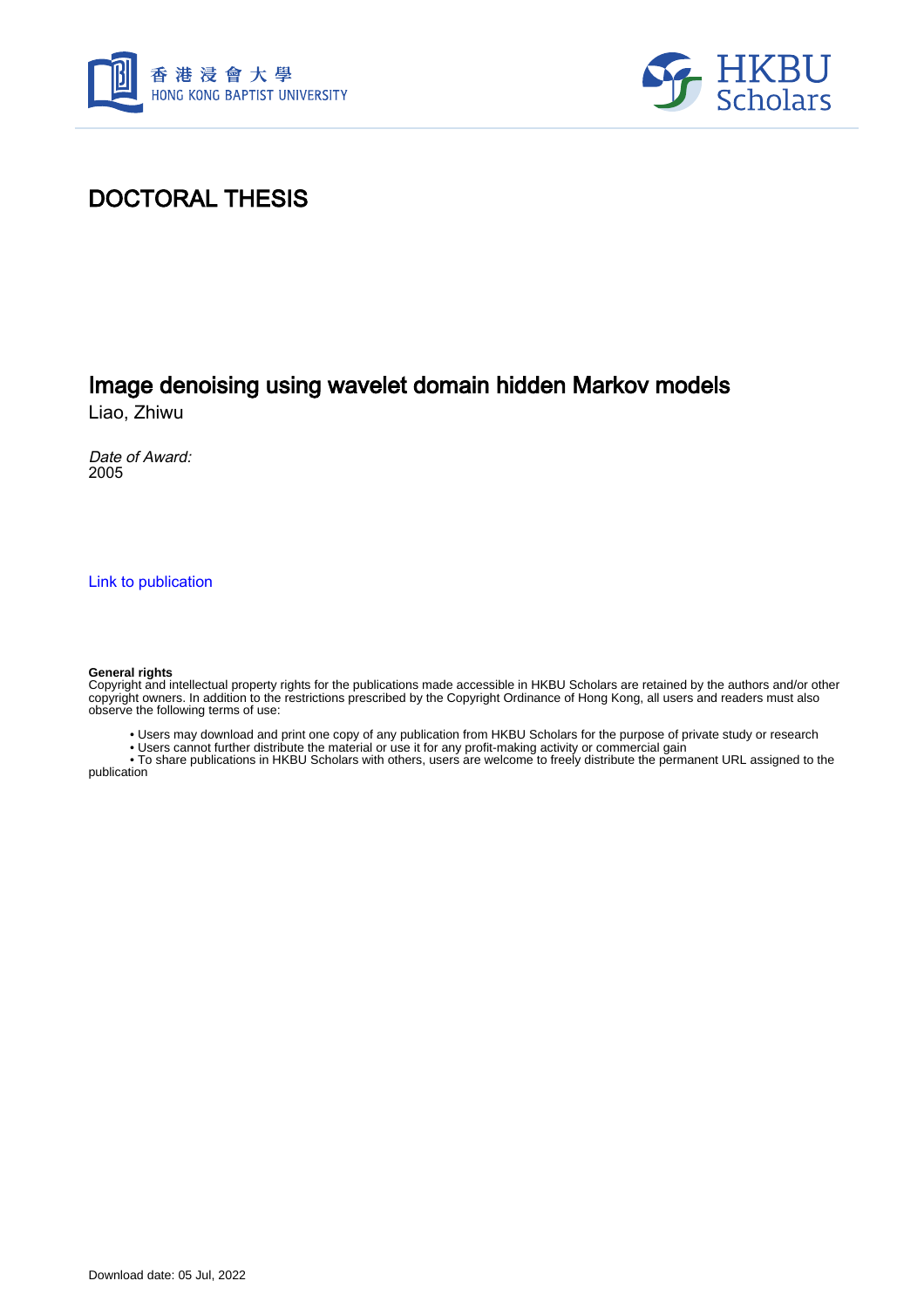# Image Denoising Using Wavelet Domain Hidden Markov Models

LIAO Zhiwu

A thesis submitted in partial fulfillment of the requirements for the degree of Doctor of Philosophy

Principal Supervisor: Prof. Tang Yuan Yan

Hong Kong Baptist University

June 2005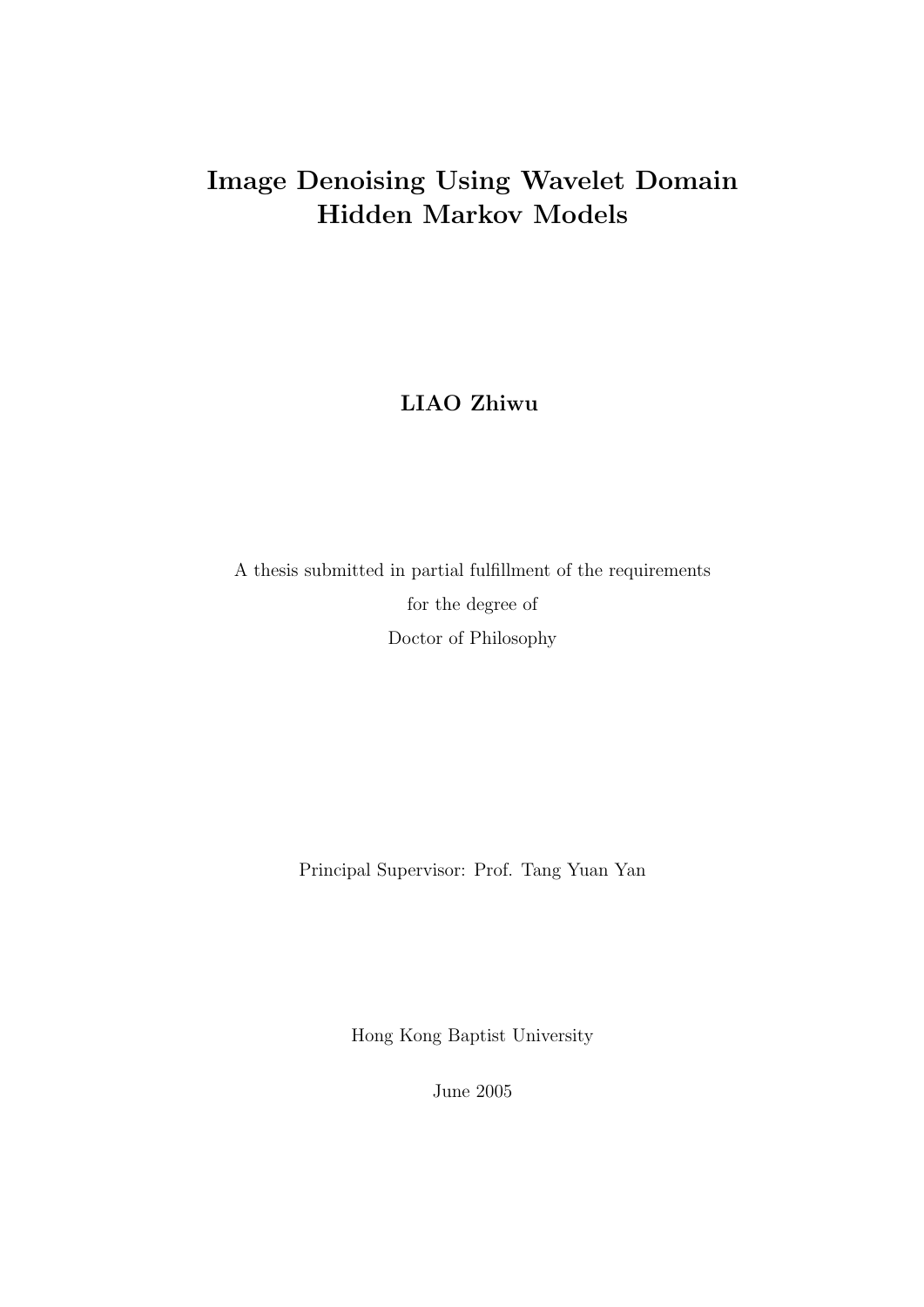#### Abstract

Most recently, wavelet domain hidden Markov models (WD-HMMs) are proposed for image processing. The basic idea of WD-HMM is that the dependencies among wavelet coefficients can be efficiently captured by hidden Markov models (HMMs) since the dependency between two wavelet coefficients dies down quickly as their distance becomes big. Besides this, WD-HMM also allows us to approximate the distribution of the wavelet coefficient with a Gaussian Mixture model (GMM). Since WD-HMMs construct the HMMs on the wavelet domain, they lead the model simpler than the traditional statistical models in the spatial domain.

However, most of the improvements of the WD-HMM focus on how to add some additional structures on the original WD-HMM. Generally speaking, the new structures will improve the performance of image processing, however, even some simple additional structures will lead to increasing computational complexity significantly.

Image denoising without blurring the edges is a difficult problem. Constructing adaptable denoising algorithms is an important technique to solve this problem. However, most of spatial denoising techniques blur the edges and singularities of the images since they consider the details of the images are the same as the noise. In this thesis, we firstly propose a new adaptive denoising framework on wavelet domain and then extend it to WD-HMMs with some new local structures.

The new adaptive denoising techniques based on the fact that the images are non-stationary with singularities and some smooth areas, which can be considered as stationary. Firstly, the singularities are separated from the smooth areas. Thus we can handle the different coefficients separately. The local squares is defined on the context, that is, the variance of the singularity will be estimated in relatively a large square while the variance of the smooth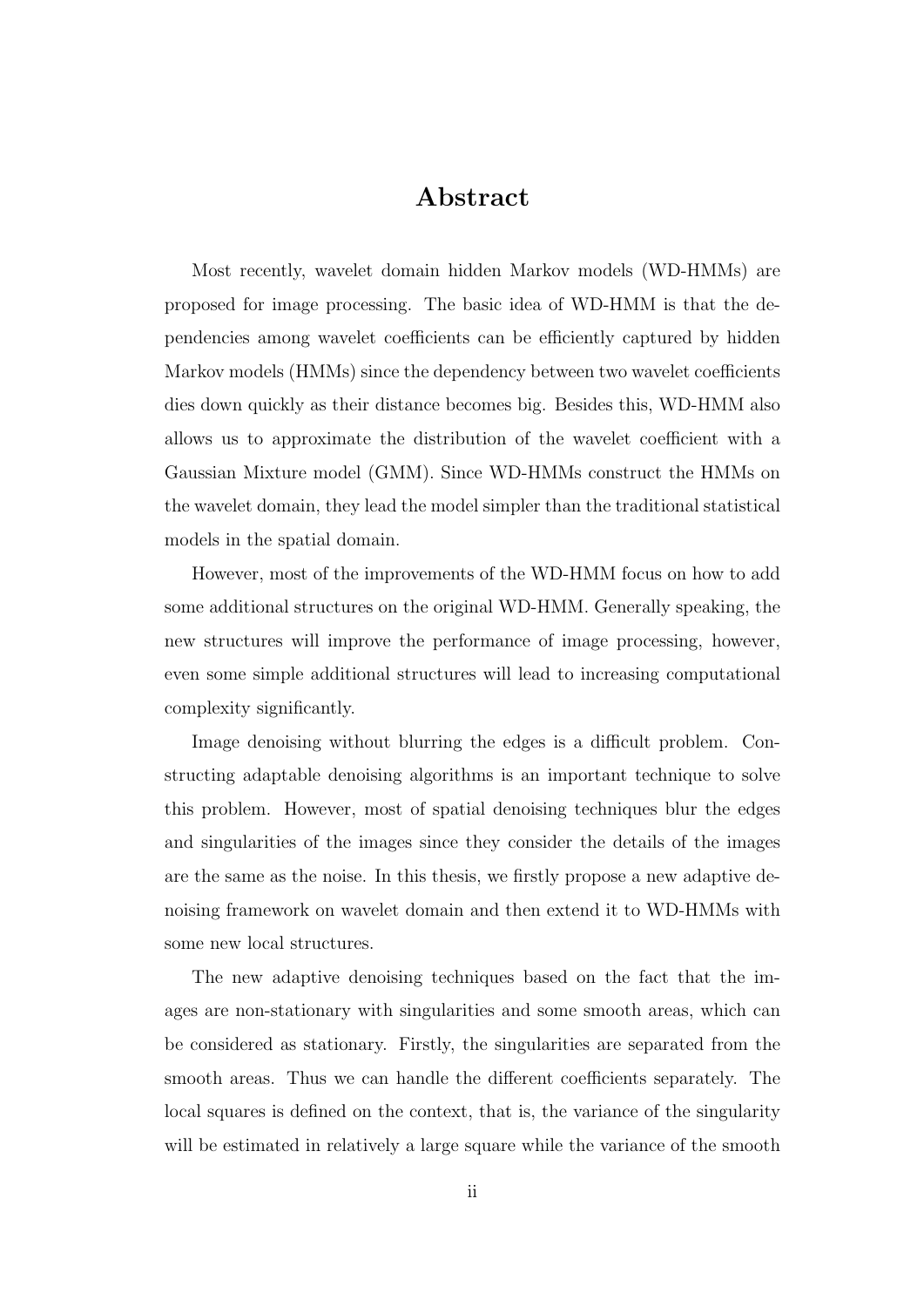coefficients will be estimated in a smaller square. this new framework is different from traditional local context methods, which estimate the variance of the signal using the pixels with the same context in a moving windows. In order to reduce the artifacts in the denoising images, we construct a template in LL subband and then used it to all subbands. This new technique combing with the block model will be extended to WD-HMMs.

Our new frameworks consider each subband of the wavelet coefficients to be a Gaussian mixture field (GMF), that is, each wavelet coefficient is a random variable with GMM, and allows the dependency links among the hidden states of the wavelet coefficients. Therefore, the joint distribution of each subband can be easily decided by the new frameworks. Then the standard parameter estimation of the new models can be obtained from the EM algorithm and the estimated parameters are used for signal and image denoising.

In order to obtain the adaptable image denoising results, we must obtain the local estimated parameters firstly. Based on carefully designed local structure on wavelet domain, we can use the same local squares and further consider the block structure which coincides the non-stationary of images. That is, in the local squares, we will consider not only the number of coefficients with different context but also consider the block labels of these coefficients. This help us to correct the local structure of the local denoising technique. Thus the estimation will be in the same adaptive squares and blocks. We know that the template can be used to reduce the artifacts in the denoising images. In fact, the template also can help us properly construct the adaptive structure in noisy. This will be discussed in our thesis.

After obtaining the estimated parameters on the wavelet domain, we can use these parameters for image denoising on the wavelet domain. Finally, the denoised image can be obtained from an inverse wavelet transform.

We give some examples on signal and image denoising using the block HMM and the template HMM relatively to show the power and potentiality of the new frameworks. The experimental results show that the block HMM and the template HMM can efficiently improve the spatial adaptability in a simple way.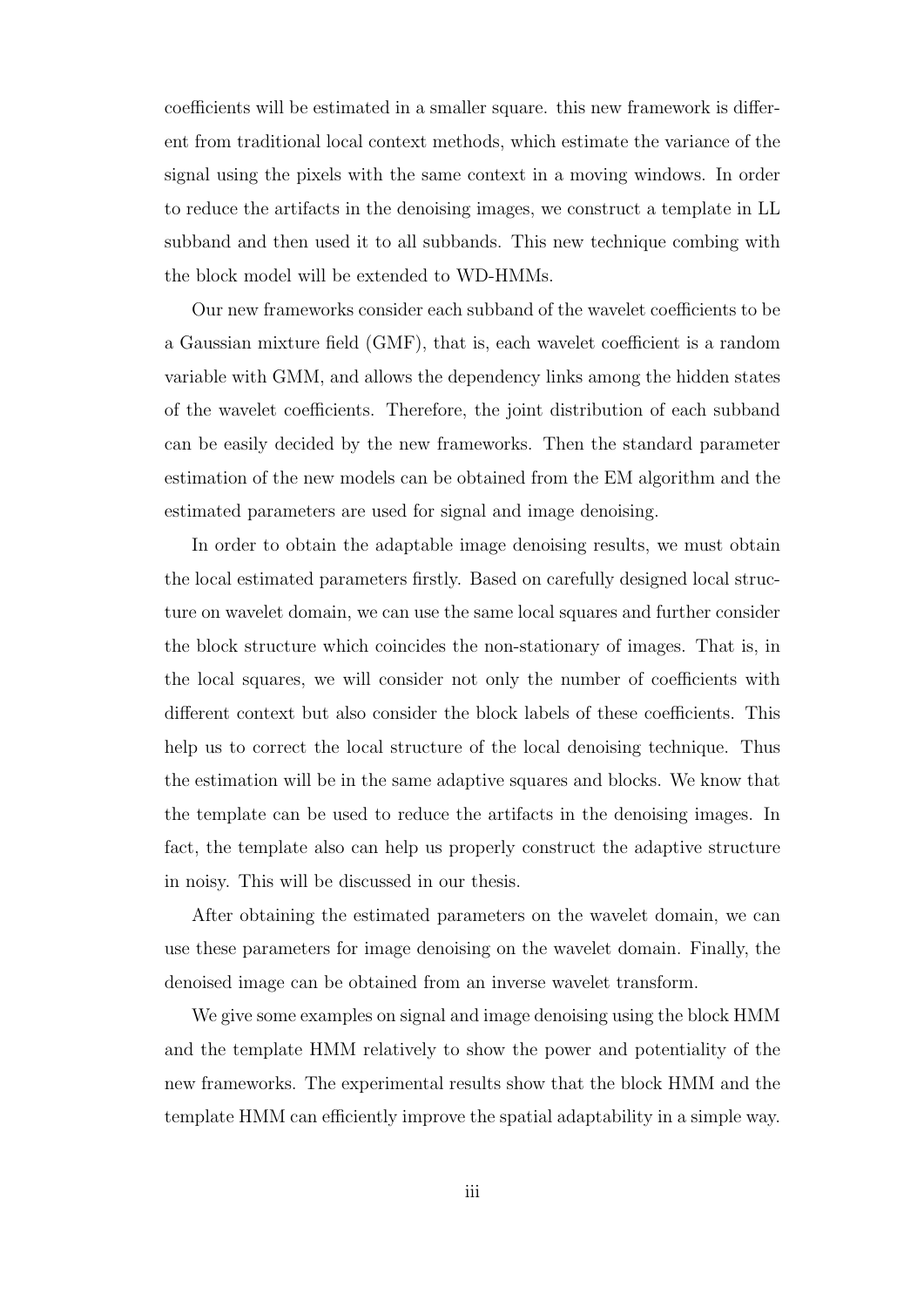They also show that signals with relatively stable nature and images with a proper structure of the texture have better denoising results. Finally, we give the summary of our works and discuss the future work.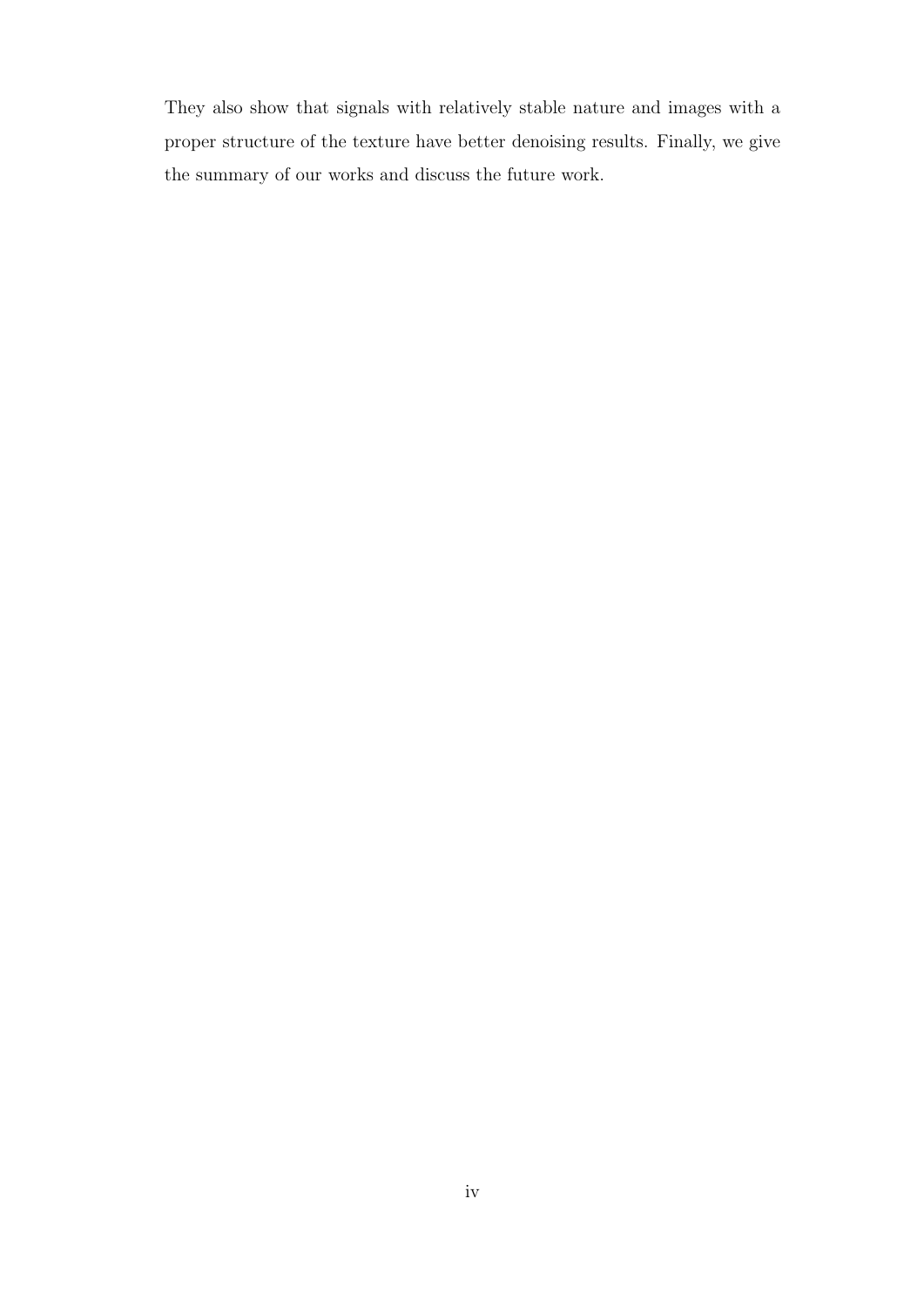# **Contents**

| Declaration      |       |                                                                        | $\mathbf{i}$             |
|------------------|-------|------------------------------------------------------------------------|--------------------------|
| Abstract         |       |                                                                        | $\overline{\textbf{ii}}$ |
| Acknowledgements |       |                                                                        | $\rm{V}$                 |
| Contents         |       |                                                                        | vi                       |
| List of Figures  |       |                                                                        | viii                     |
| List of Tables   |       |                                                                        | xi                       |
| Chapter 1        |       | Introduction                                                           | 1                        |
| 1.1              |       |                                                                        | $\overline{2}$           |
| 1.2              |       |                                                                        | $\overline{4}$           |
| 1.3              |       |                                                                        | $\overline{7}$           |
| Chapter 2        |       | Wavelet and Hidden Markov Model (HMM)                                  | 9                        |
| 2.1              |       |                                                                        | 10                       |
|                  | 2.1.1 | Integral Wavelet Transform $\ldots \ldots \ldots \ldots \ldots \ldots$ | 10                       |
|                  | 2.1.2 | Discrete Wavelet Transform                                             | 11                       |
|                  | 2.1.3 | Multiresolution Analysis (MRA) of $L^2(\mathbf{R})$                    | 13                       |
|                  | 2.1.4 |                                                                        | 20                       |
|                  | 2.1.5 | Two Dimensional Wavelets                                               | 21                       |
| 2.2              |       |                                                                        | 25                       |
|                  | 2.2.1 | From Markov Process to Markov Model                                    | 25                       |
|                  | 2.2.2 | Elements of an hidden Markov model $\ldots \ldots \ldots \ldots$       | 28                       |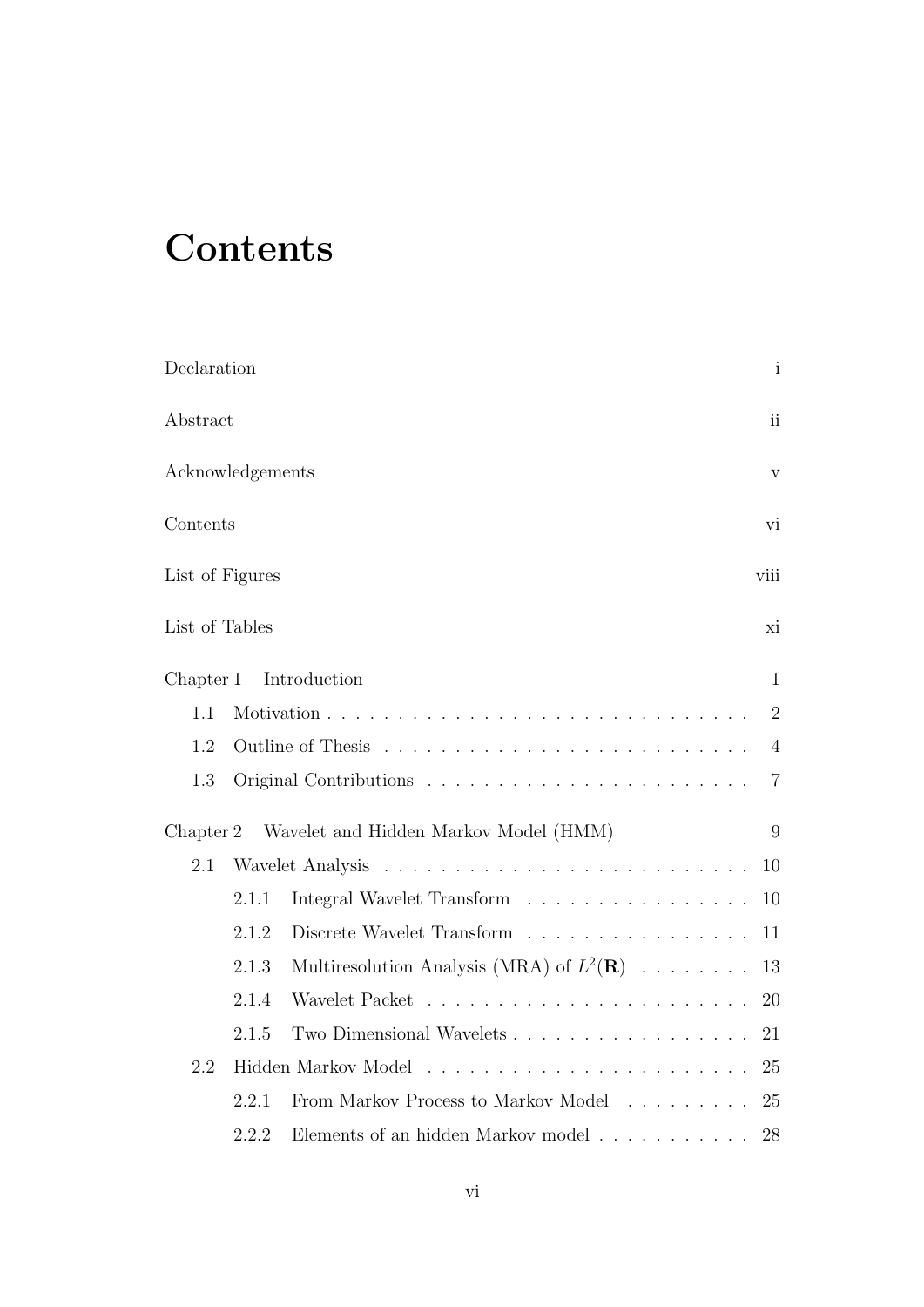|           | 2.2.3 | The Three Basic Problem for HMM                                            | 30  |  |
|-----------|-------|----------------------------------------------------------------------------|-----|--|
|           | 2.2.4 | Solution to Problem $1$ - Probability Evaluation $\ldots$ .                | 32  |  |
|           | 2.2.5 | Solution to Problem $2$ — "Optimal" State Sequence                         | 34  |  |
|           | 2.2.6 | Solution to Problem $3$ — Parameter Estimation $\dots$ .                   | 36  |  |
|           | 2.2.7 | Continuous Observation Densities in HMMs                                   | 40  |  |
| Chapter 3 |       | Image Denoising on Wavelet Domain                                          | 42  |  |
| 3.1       |       |                                                                            | 42  |  |
| 3.2       |       |                                                                            |     |  |
|           | 3.2.1 | Prior and Posterior Distribution                                           | 46  |  |
|           | 3.2.2 |                                                                            | 47  |  |
|           | 3.2.3 | Maximum Likelihood Estimate                                                | 49  |  |
|           | 3.2.4 | Expectation–Maximization $(EM)$                                            | 51  |  |
| 3.3       |       |                                                                            | 53  |  |
|           | 3.3.1 |                                                                            |     |  |
|           | 3.3.2 | Signal and Noise Ratios $\dots \dots \dots \dots \dots \dots$              | 65  |  |
|           | 3.3.3 |                                                                            | 68  |  |
| 3.4       |       |                                                                            |     |  |
|           | 3.4.1 | Hard and Soft Thresholding $\ldots \ldots \ldots \ldots \ldots \ldots$     | 72  |  |
|           | 3.4.2 | Improvements of Wavelet Thresholding                                       | 72  |  |
| 3.5       |       |                                                                            | 73  |  |
| 3.6       |       |                                                                            |     |  |
|           | 3.6.1 |                                                                            | 83  |  |
|           | 3.6.2 |                                                                            | 84  |  |
| 3.7       |       |                                                                            | 99  |  |
| Chapter 4 |       | Spatial Wavelet Domain Hidden Markov Model                                 | 101 |  |
| 4.1       |       |                                                                            |     |  |
|           | 4.1.1 | Statistical Models and Wavelet 102                                         |     |  |
|           | 4.1.2 | Gaussian Mixture Model 104                                                 |     |  |
|           | 4.1.3 | EM Algorithm $\ldots \ldots \ldots \ldots \ldots \ldots \ldots \ldots 106$ |     |  |
|           | 4.1.4 | Least Square Estimation on Wavelet domain 113                              |     |  |